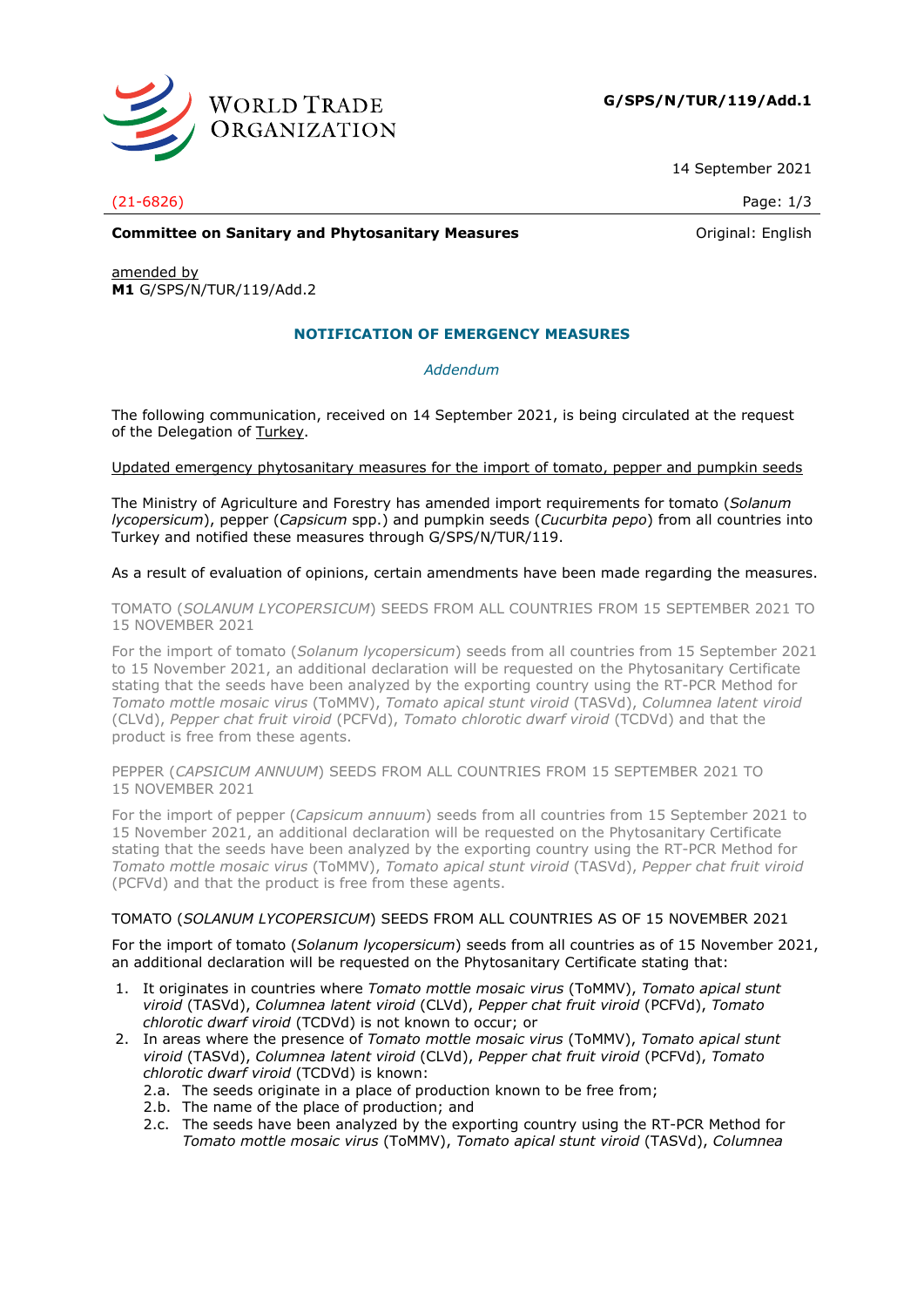*latent viroid* (CLVd), *Pepper chat fruit viroid* (PCFVd), and *Tomato chlorotic dwarf viroid* (TCDVd) and that the product is free from these agents.

### PEPPER (*CAPSICUM ANNUUM*) SEEDS FROM ALL COUNTRIES AS OF 15 NOVEMBER 2021

For the import of pepper (*Capsicum annuum*) seeds from all countries as of 15 November 2021, an additional declaration will be requested on the Phytosanitary Certificate stating that:

- 1. It originates in countries where the presence of *Tomato mottle* mosaic; *virus* (ToMMV), *Tomato apical stunt viroid* (TASVd), *Pepper chat fruit viroid* (PCFVd) is not known; or
- 2. In areas where the presence of *Tomato mottle mosaic virus* (ToMMV), *Tomato apical stunt viroid* (TASVd), *Pepper chat fruit viroid* (PCFVd) is known:
	- 2.a. The seeds originate in a place of production known to be free from;
	- 2.b. The name of the place of production; and
	- 2.c. The seeds have been analyzed by the exporting country using the RT-PCR Method for *Tomato mottle mosaic virus* (ToMMV), *Tomato apical stunt viroid* (TASVd), *and Pepper chat fruit viroid* (PCFVd) and that the product is free from these agents.

### PUMPKIN *(CUCURBITA PEPO)* SEEDS

Additional declaration conditions required in the SPS notification G/SPS/N/TUR/119 for the import of pumpkin *(Cucurbita pepo)* seeds into our country will not be requested until a new SPS notification is made.

►**M1** In this context, if it is not possible to get information about the place of production due to the fact that tomato and pepper seeds were harvested before 15 September 2021, in the import of tomato and pepper seeds from all countries to Turkey until 31 May 2023, an additional declaration will be requested on the Phytosanitary Certificate stating that:

For tomato seeds:

- a) The seeds have been analyzed by the exporting country using the RT-PCR Method for *Tomato mottle mosaic virus* (ToMMV), *Tomato apical stunt viroid* (TASVd), *Columnea latent viroid* (CLVd), *Pepper chat fruit viroid* (PCFVd), and *Tomato chlorotic dwarf viroid* (TCDVd) and that the product is free from these agents; and
- b) Since the seeds were harvested before 15 September 2021, information about the place of production could not be identified.

For pepper seeds:

- a) The seeds have been analyzed by the exporting country using the RT-PCR Method for *Tomato mottle mosaic virus* (ToMMV), *Tomato apical stunt viroid* (TASVd), *and Pepper chat fruit viroid* (PCFVd)and that the product is free from these agents; and
- b) Since the seeds were harvested before 15 September 2021, information about the place of production could not be identified. ◄

### **This addendum concerns a:**

- [] Modification of final date for comments
- [**X**] Modification of content and/or scope of previously notified regulation
- [ ] Withdrawal of regulation
- [**X**] Change in period of application of measure
- [ ] Other:

### **Agency or authority designated to handle comments: [X] National Notification Authority, [X] National Enquiry Point. Address, fax number and e-mail address (if available) of other body:**

Ministry of Agriculture and Forestry General Directorate of Food and Control Eskisehir Yolu 9. Km. Lodumlu Ankara - Turkey Tel: +(90) 312 258 7413 Fax: +(90) 312 258 7472 E-mail: sps@tarimorman.gov.tr bitkikarantina@tarimorman.gov.tr